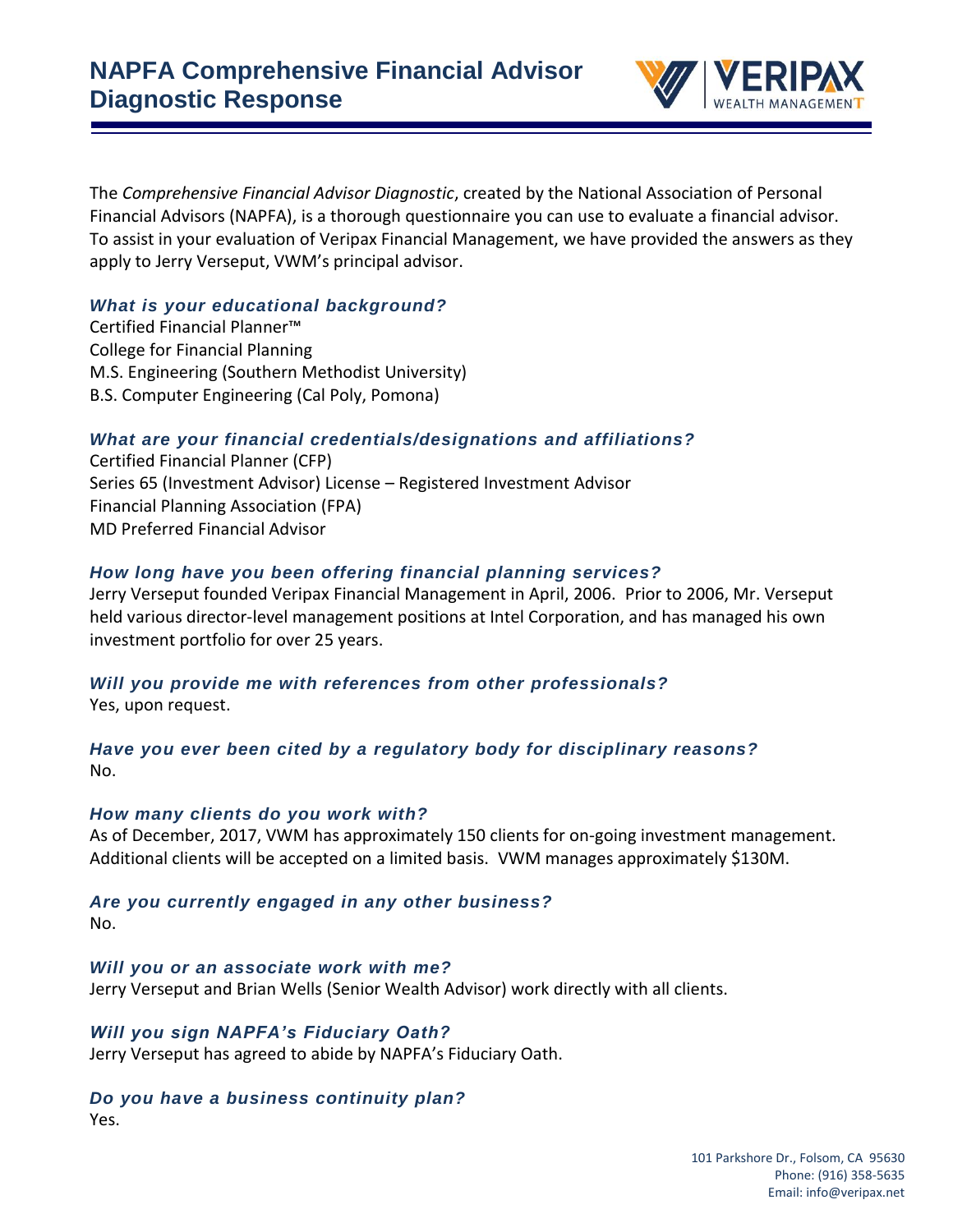

# **COMPENSATION**

Financial planning costs include what a client pays in fees and commissions. Comparison between advisors requires full information about potential total costs. It is important to have this information before entering into any agreement.

#### *How is your firm compensated and how is your compensation calculated?*

Fee-only for all investment products. We receive a commission for insurance-related products. See "Service Offerings" sheet.

*Do you have an agreement describing your compensation and services?* Yes.

*Do you have a minimum fee?*

Minimum portfolio size for new clients is \$500,000.

## *Do you receive compensation from investments you recommend?* No.

*Do you receive referral fees from attorneys, accountants, ins. agents, or others?* No.

## *Are there financial incentives for you to recommend certain financial products?*

We recommend and provide insurance products when it makes sense as part of a wealth management plan. Insurance products pay commissions, which are viewed by some as a financial incentive. We believe that providing insurance to clients in the context of a complete financial plan allows us to ensure that insurance recommendations are always in the client's best interests.

# **SERVICES**

Financial planners provide a range of services. It is important to match your needs with services provided.

# *What services do you offer advice on?*

On-going investment management Retirement income planning Investment review & planning Small business retirement plans Stock option strategies General wealth planning

Insurance needs (life, LTC, medical) Social security withdrawal strategy

*Do you offer assistance with implementation of financial plans?* Yes.

# *Do you work with businesses?*

VWM works with small businesses and non-profits to design and implement retirement plans, including 401(k)/403(b) plans, SIMPLE-IRAs and SEP-IRAs.